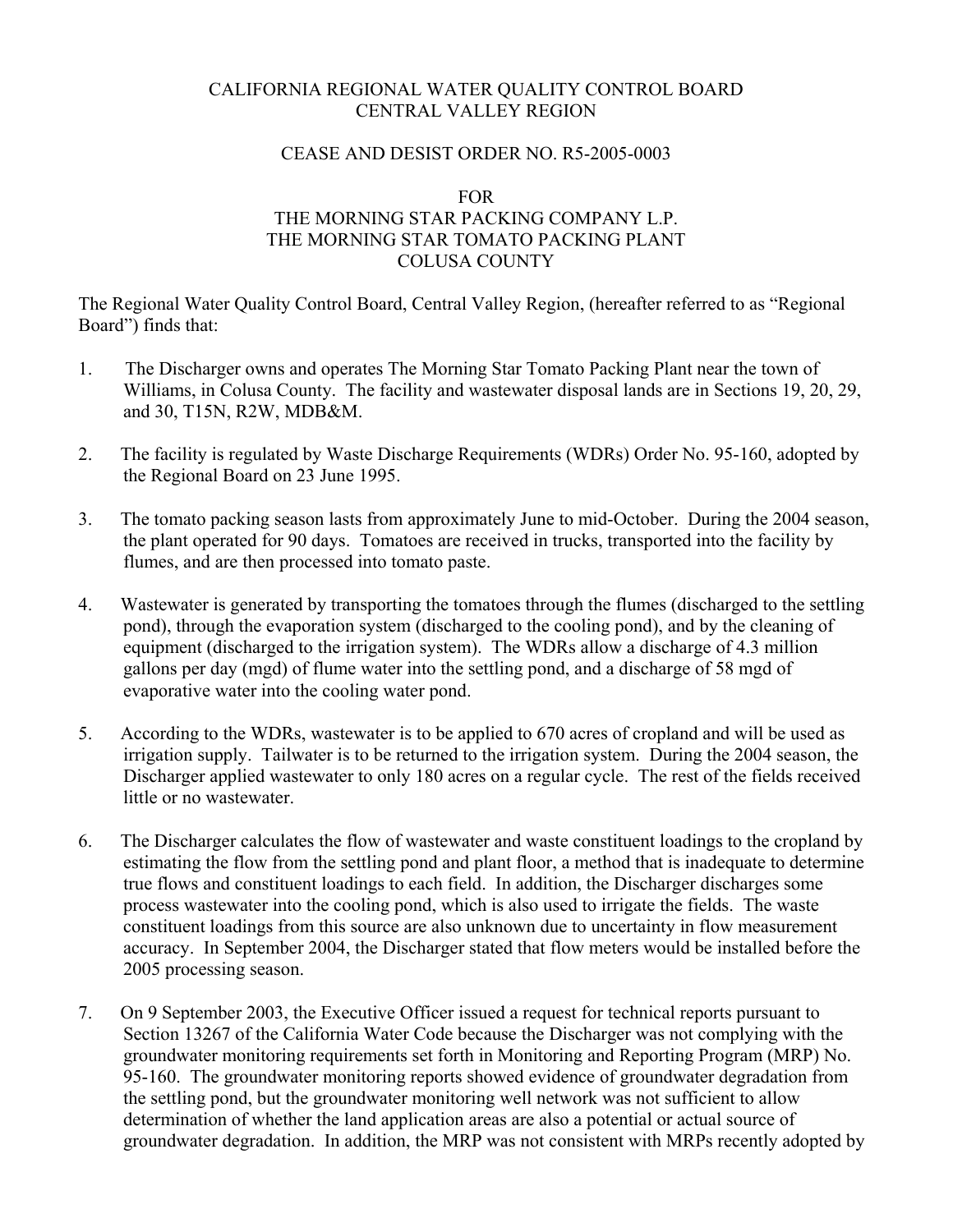the Regional Board for other similarly situated food processors. The letter included a draft revised MRP and required that additional monitoring wells be installed. The final Revised MRP was transmitted to the Discharger on 28 October 2003.

8. On 15 March 2004, staff notified the Discharger that the Monitoring Well Installation Workplan was inadequate. The workplan had been submitted on 30 December 2003 in compliance with the request for reports. Because the workplan was not responsive to the original request, staff required that it be resubmitted by 1 May 2004. A revised workplan was subsequently received and approved by staff, and the Monitoring Well Installation Report was submitted on 30 August 2004, in compliance with the Executive Officer's request. The quarterly monitoring report for the third quarter of 2004 was submitted on 1 November 2004. The report complied with the revised MRP.

# **Violations of the WDRs**

- 9. Discharge Prohibition No. A.1 of WDRs Order No. 95-160 states: *Discharge of wastes to surface waters or surface water drainage courses is prohibited.*
- 10. Discharge Prohibition No. A.2 of WDRs Order No. 95-160 states: *Bypass or overflow of untreated or partially treated waste is prohibited.*
- 11. Between 13 September and 6 October 2004, staff had numerous conversations with the Department of Fish and Game, the Glenn-Colusa Irrigation District (GCID), and the Discharger regarding alleged discharges of wastewater to surface water at the Morning Star facility in 2004. Staff conducted one inspection in September and two inspections in October, and on 24 September 2004 issued a Notice of Violation (NOV) for the off-site discharge of waste. Based on the Discharger's 30 September 2004 response to the NOV and interviews with GCID and DFG, there were at least eight known discharges of wastewater from the Morning Star property during the 2004 processing season, as shown on the table below. These discharges are a violation of Discharge Prohibitions No. A.1 and A.2. Although not detailed in the table, staff also received credible eyewitness reports of off-property discharges from a break in a pipeline and/or head ditch overflows at field MS-11.

| Date              | Description                                                                                                                                    | Cause                             |
|-------------------|------------------------------------------------------------------------------------------------------------------------------------------------|-----------------------------------|
| 14 August 2004    | Wastewater spilled from field MS-6 into<br>private drain that traverses the site and flows<br>to GCID system                                   | Gopher hole                       |
| 17 September 2004 | Tailwater return ditch overflowed (between<br>fields MS-6 and MS-14) into private drain<br>that traverses the site and flows to GCID<br>system | Tailwater lift pump<br>turned off |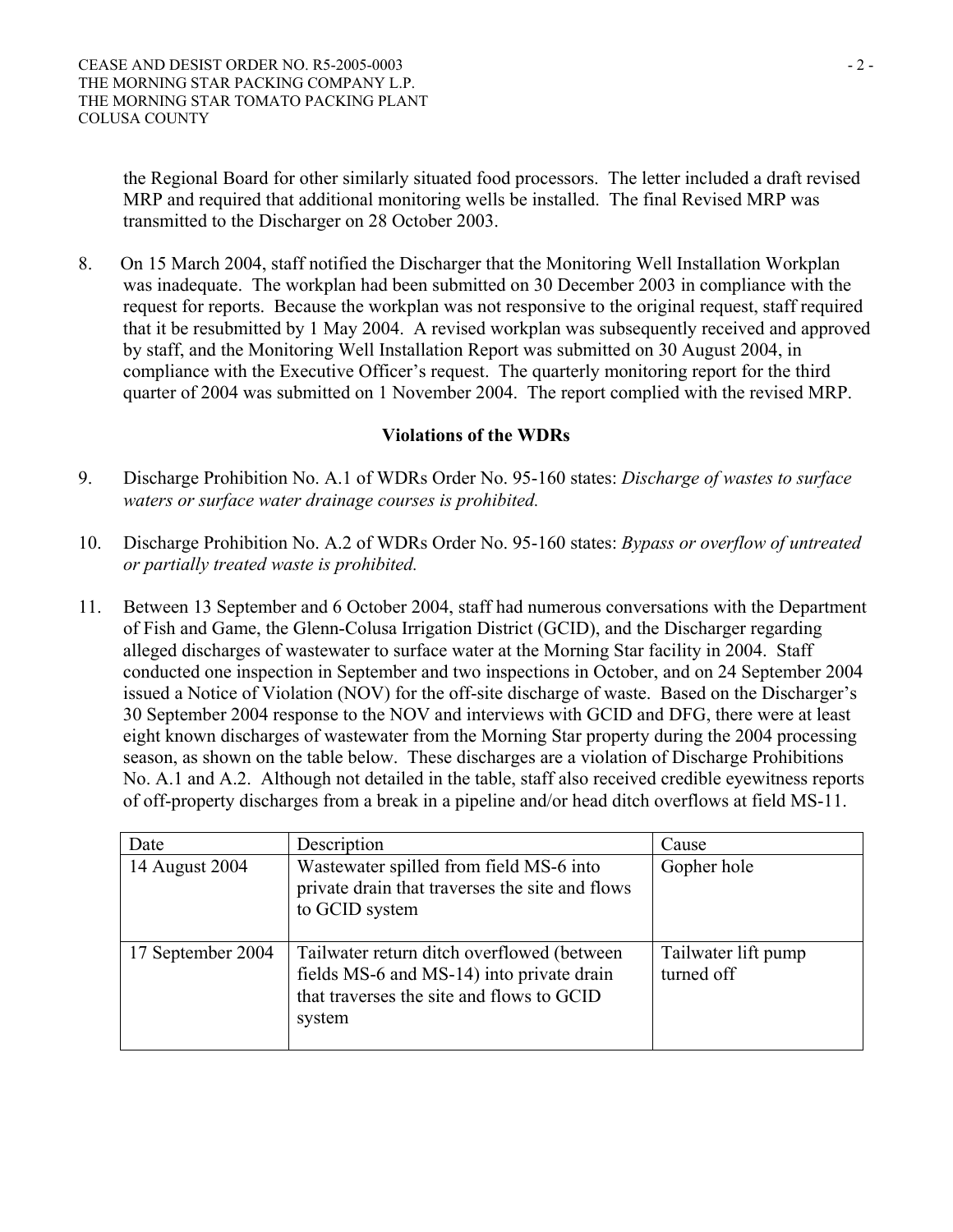### CEASE AND DESIST ORDER NO. R5-2005-0003 - 3 - 3 THE MORNING STAR PACKING COMPANY L.P. THE MORNING STAR TOMATO PACKING PLANT COLUSA COUNTY

| Date              | Description                                                                                                                                      | Cause                                    |
|-------------------|--------------------------------------------------------------------------------------------------------------------------------------------------|------------------------------------------|
| 21 September 2004 | Tailwater overflowed concrete weir into drain<br>along east property boundary (flows into<br>GCID system) (discharge occurred previous<br>night) | Unknown                                  |
| 24 September 2004 | Tailwater overflowed concrete weir into drain<br>along east property boundary (flows into<br>GCID system)                                        | Unknown                                  |
| 26 September 2004 | Tailwater overflowed concrete weir into drain<br>along east property boundary (flows into<br>GCID system)                                        | Blown fuse on the<br>tailwater lift pump |
| 27 September 2004 | Tailwater overflowed concrete weir into drain<br>along east property boundary (flows into<br>GCID system)                                        | Unknown                                  |
| 28 September 2004 | Tailwater overflowed concrete weir into drain<br>along east property boundary (flows into<br>GCID system)                                        | Unknown                                  |
| 29 September 2004 | Tailwater overflowed concrete weir into drain<br>along east property boundary (flows into<br>GCID system)                                        | Tailwater lift pump<br>malfunction       |

The Discharger acknowledges only that some of the above spills occurred. However, Regional Board staff received reports of all of the spills from credible eyewitnesses.

- 12. As a result of conversations with the Discharger in September and October 2004 and a review of the Discharger's monitoring reports, staff learned that the total land area receiving wastewater in a regular irrigation cycle was only 180 acres (fields MS-5, MS-6, MS-14, MS-15, MS-16, MS-17, MS-21, and MS-24) during the 2004 season. This is because the remainder of the land had been planted with late-season crops and the application of wastewater would have prevented their harvest. In addition, staff learned that Morning Star has not applied wastewater to the land owned by Mr. Gobel since 1995. Therefore, according to a field map provided by the Discharger, the maximum land available for wastewater application since 1995 is 554 acres instead of the 670 acres described in the WDRs. However, the Discharger does not wish to remove the Gobel property from the WDRs.
- 13. Discharge Specification No. B.3 of WDRs Order No. 95-160 states: "*…the dissolved oxygen content in the upper zone (1 foot) of wastewater in ponds and the irrigation distribution system shall not be less than 1.0 mg/l."* A dissolved oxygen level of at least 1.0 mg/l is required to prevent nuisance odor conditions.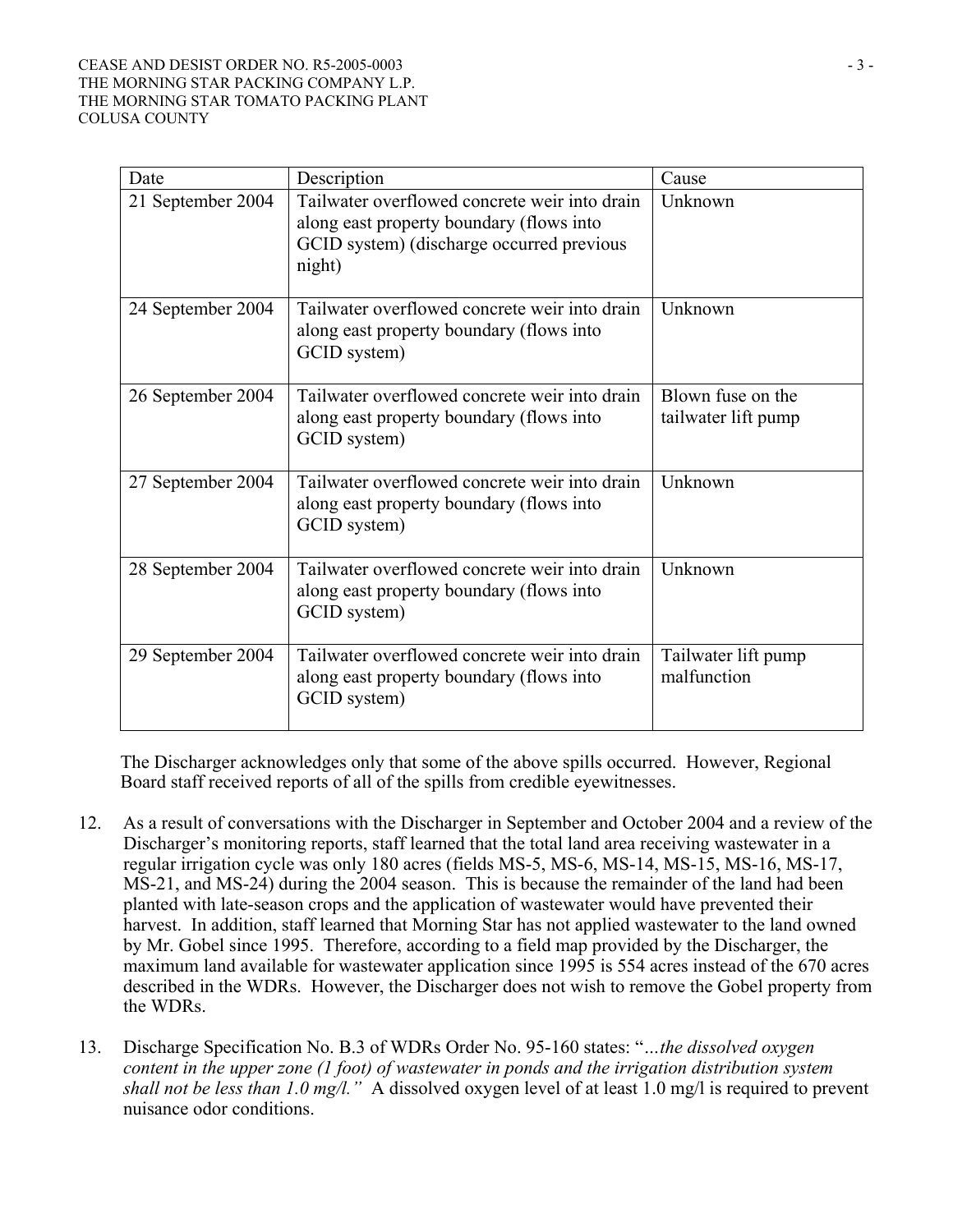- 14. A review of the Discharger's July and August 2004 weekly dissolved oxygen monitoring results shows that it was unable to maintain the required 1.0 mg/l dissolved oxygen (DO) level in the settling pond between 26 July 2004 and 23 August 2004. This is a violation of Discharge Specification No. B.3. However, the monthly monitoring report for September 2004 indicates that that average DO was 3 mg/L.
- 15. Dissolved oxygen monitoring was conducted in previous years on a monthly, instead of the current weekly, basis. A review of those monitoring reports show that the dissolved oxygen in the settling pond fell below 1.0 mg/l during some months each year. In response to a 9 September 2003 NOV regarding a nuisance odor complaint, the Discharger stated that it is unable to prevent odors other than by diluting the settling pond with fresh water
- 16. A review of the monthly monitoring reports for July through November 2004 shows that the fields that were regularly irrigated received more nitrogen and salt than is reasonably expected to be consumed by the crop. Nitrogen loadings to fields MS-5, MS-6, MS-14, MS-15, MS-16, MS-17, and MS-21 ranged from 296 to 811 pounds per acre, and TDS loadings for those fields ranged from 5,600 to 14,800 pounds per acre. Few crops can consume more than 400 pounds of nitrogen per acre per year.
- 17. First encountered groundwater is found at six to ten feet below ground surface, and over-application of nutrients and salts will lead to groundwater degradation, a violation of the WDRs. The Discharger was not conducting groundwater monitoring in accordance with its WDRs and received a NOV in September 2003, which required the installation of additional monitoring wells and improved sampling and reporting. The Revised MRP was finalized in October 2003, but the Discharger only recently installed additional wells within the cropland as requested, and has submitted only one complete groundwater monitoring report under the revised MRP. However, based on groundwater monitoring data from monitoring wells in use since 1995, including one sampling event for the new wells, it appears that groundwater beneath the facility and land application areas has been degraded. Specifically, the concentrations of calcium, chloride, nitrate, sulfate and total dissolved solids reported for the downgradient wells are significantly greater than those reported for the upgradient monitoring well. Combined with salinity monitoring data for the process wastewater, this constitutes evidence of groundwater degradation.

## **Regulatory Considerations**

- 18. The Regional Board's Water Quality Control Plan for the Sacramento and San Joaquin River Basins (Basin Plan) designates beneficial uses, includes water quality objectives to protect the beneficial uses, and includes implementation plans to implement the water quality objectives.
- 19. Surface water drainage from the facility is to the Glenn-Colusa Irrigation District Canal system, which is tributary to the Colusa Basin Drain. The beneficial uses of the Colusa Basin Drain, as stated in the Basin Plan, are agricultural supply; water contact recreation; noncontact water recreation; warm freshwater habitat, cold freshwater habitat; migration of aquatic organisms; spawning, reproduction, and/or early development; and wildlife habitat.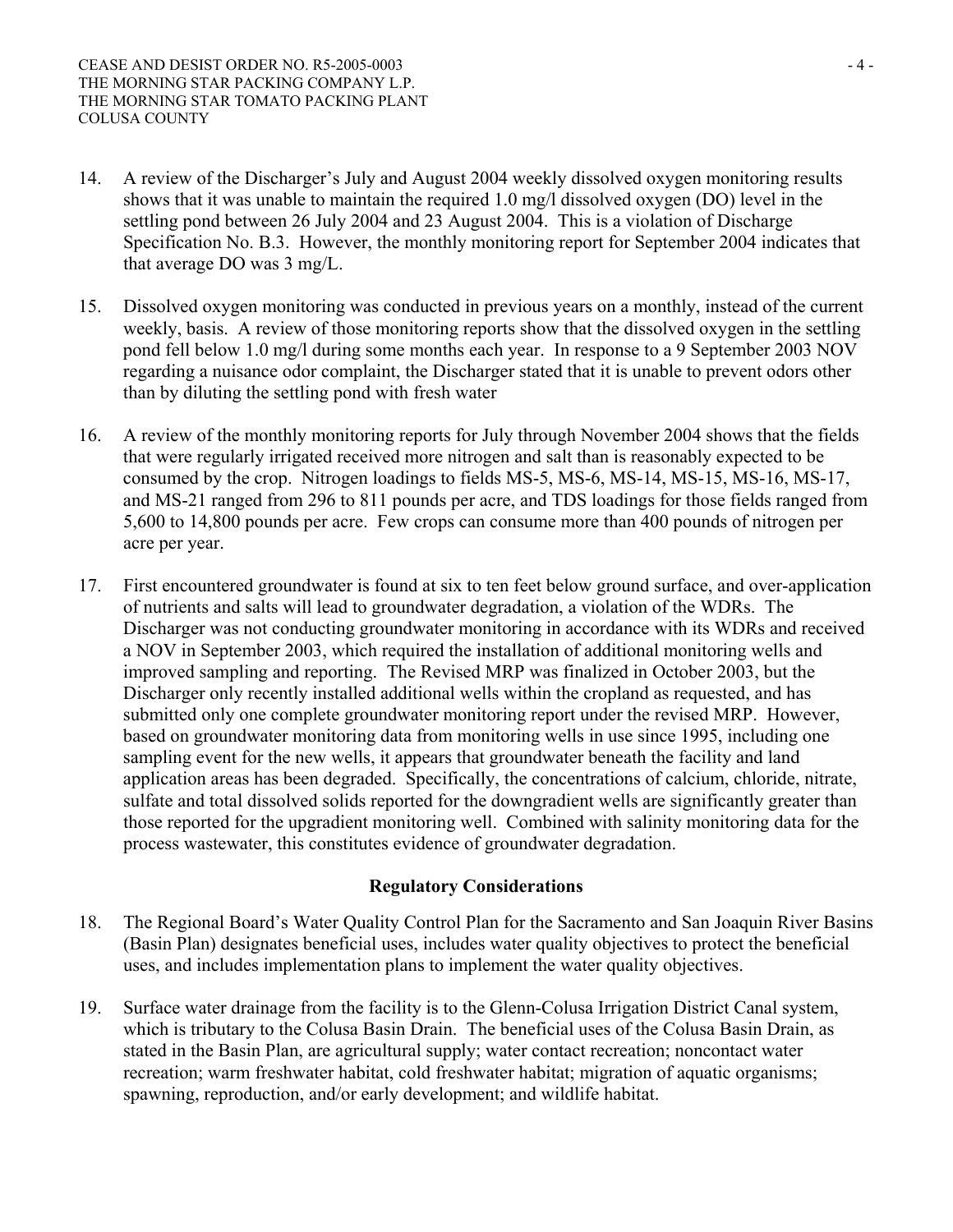- 20. The beneficial uses of underlying groundwater are municipal and domestic water supply, agricultural supply, industrial service supply, and industrial process supply.
- 21. Section 13301 of the California Water Code states in part: "When a Regional Board finds that a discharge of waste is taking place or threatening to take place in violation of the requirements or discharge prohibitions prescribed by the regional board or the state board, the board may issue an order to cease and desist and direct that those persons not complying with the requirements or discharge prohibitions (a) comply forthwith, (b) comply in accordance with a time schedule set by the board, or (c) in the event of a threatened violation, take appropriate remedial or preventive action."
- 22. As described in Finding No. 11, the Discharger has discharged waste into waters of the state in violation of waste discharge requirements, and has caused waste to be discharged or deposited where it has discharged into waters of the state and created a condition of pollution or nuisance.
- 23. Section 13267(b) of the California Water Code states: " In conducting an investigation specified in subdivision (a), the regional board may require that any person who has discharged, discharges, or is suspected of having discharged or discharging, or who proposes to discharge waste within its region, or any citizen or domiciliary, or political agency or entity of this state who has discharged, discharges, or is suspected of having discharged or discharging, or who proposes to discharge, waste outside of its region that could affect the quality of waters within its region shall furnish, under penalty of perjury, technical or monitoring program reports which the regional board requires. The burden, including costs, of these reports shall bear a reasonable relationship to the need for the report and the benefits to be obtained from the reports. In requiring those reports, the regional board shall provide the person with a written explanation with regard to the need for the reports, and shall identify the evidence that supports requiring that person to provide the reports."
- 24. The technical reports required by this Order are necessary to assure compliance with WDR Order No. 95-160 and to assure protection of public health and safety. The Discharger owns and operates the facility that discharges the waste subject to this Order.
- 25. The issuance of this Order is an enforcement action by a regulatory agency and is exempt from the provisions of the California Environmental Quality Act, pursuant to Section 15321(a)(2), Title 14, California Code of Regulations.
- 26. On 27 January 2005, in Rancho Cordova, California, after due notice to the Discharger and all other affected persons, the Regional Board conducted a public hearing at which evidence was received to consider a Cease and Desist Order.
- 27. Any person affected by this action of the Regional Board may petition the State Water Resources Control Board to review the action in accordance with Section 2050 through 2068, Title 23, California Code of Regulations. The petition must be received by the State Water Resources Control Board, Office of Chief Counsel, P.O. Box 100, Sacramento, CA, 95812-0100, within 30 days of the date on which the Regional Board action took place. Copies of the law and regulations applicable to filing petitions are available at www.swrcb.ca.gov/water\_laws/index.html and also will be provided upon request.

**IT IS HEREBY ORDERED** that pursuant to Sections 13301 and 13267 of the California Water Code, The Morning Star Packing Company L.P., its agents, successors, and assigns, shall in accordance with the following tasks and time schedule, implement the following measures and identify and implement all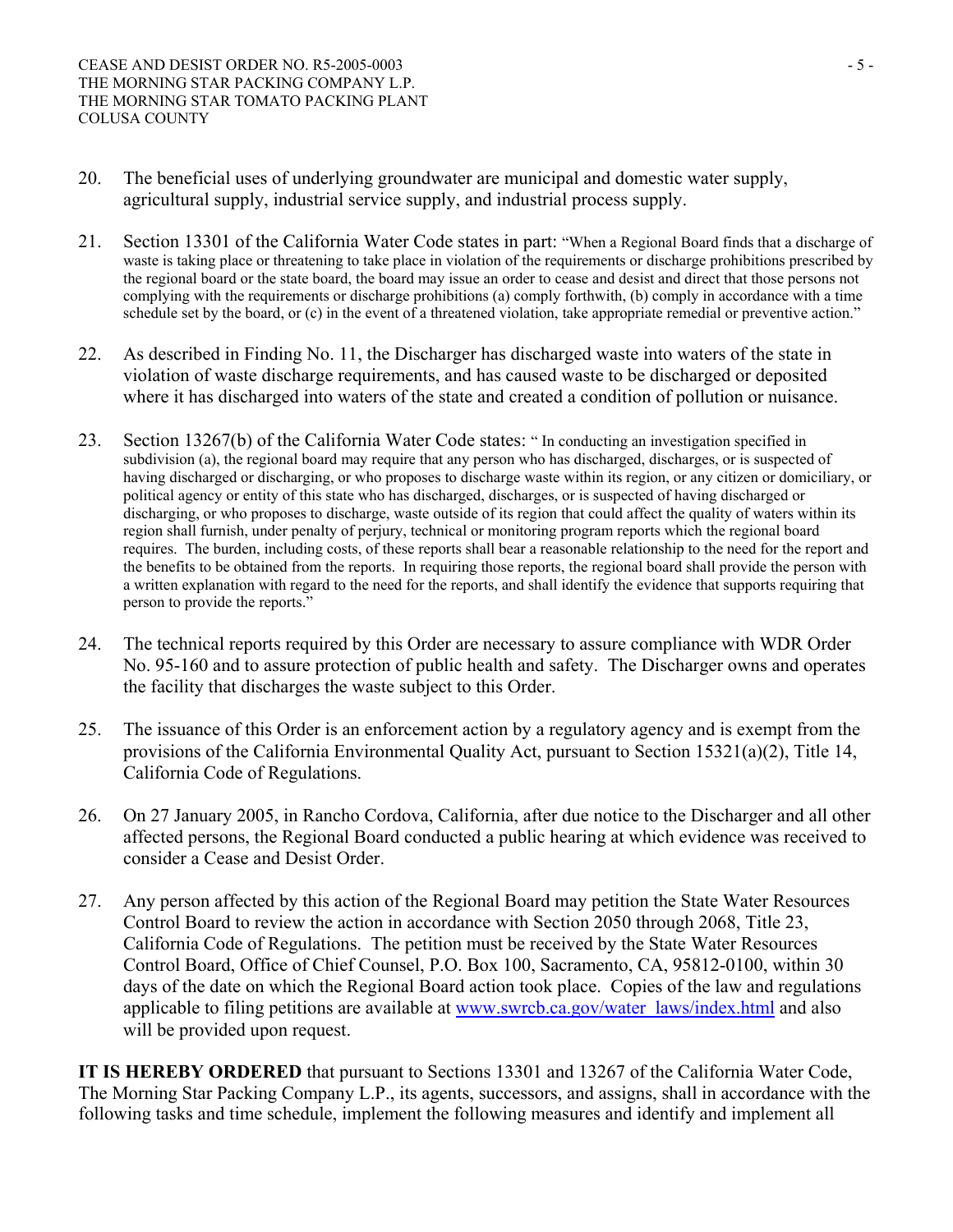improvements required to ensure long-term compliance with WDRs No. 95-160 or any revisions to those WDRs.

Any person signing a document submitted under this Order shall make the following certification:

*"I certify under penalty of law that I have personally examined and am familiar with the information submitted in this document and all attachments and that, based on my knowledge and on my inquiry of those individuals immediately responsible for obtaining the information, I believe that the information is true, accurate, and complete. I am aware that there are significant penalties for submitting false information, including the possibility of fine and imprisonment."* 

- 1. The Discharger shall **immediately** comply with all aspects of WDRs Order No. 95-160 (or subsequent WDRs that rescind and replace Order No. 95-160).
- 2. Effective **immediately**, the Discharger shall comply with the following requirements:
	- a. The discharge of wastewater, and tailwater or storm water containing waste to surface water drainage courses is prohibited.
	- b. **Effective 1 June 2005**, there shall at least two feet of freeboard at the concrete weir during periods when wastewater is being used for irrigation and/or when tailwater in the ditch results from irrigation with wastewater.
	- c. Irrigation water, regardless of the source, shall be applied at agronomic rates for the crops grown. The frequency and depth of irrigation shall be determined based on actual weather conditions and crop needs.
	- d. Nitrogen and other nutrients, regardless of the source, shall be applied at agronomic rates for the crops grown. All nitrogen applied shall be considered "plant available".
	- e. Loading rates for biochemical oxygen demand (BOD) shall not exceed 100 pounds per acre per day or 300 pounds per acre per irrigation cycle.
	- f. To comply with Discharge Specification No. B.5 of the WDRs, irrigation and drainage ditches shall be maintained free of weeds and aquatic plants.
- 3. **Effective 1 June 2005**, and continuing until the Executive Officer determines that this action is no longer necessary due to system improvements, the Discharger shall measure the freeboard at the upstream face of the concrete weir in the drain east of Field MS-5. Measurements shall be made once daily and the data shall be reported in the monthly monitoring reports submitted pursuant to the MRP. The monthly monitoring report shall also document any releases of storm water over the weir, including the date(s), time(s), and estimated volume of the overflow. A single grab sample of the overflow shall be obtained once during each discrete overflow event. The samples shall be submitted to an analytical laboratory and tested for BOD, TDS, FDS (fixed or inorganic dissolved solids), and total nitrogen. The analytical data shall be included in the monthly monitoring report.
- 4. By **1 March 2005**, the Discharger shall submit a *2005 Cropping Plan.* The Plan shall describe how the fields will be planted with suitable crops and managed such that:
	- a. Use of the available cropland is maximized;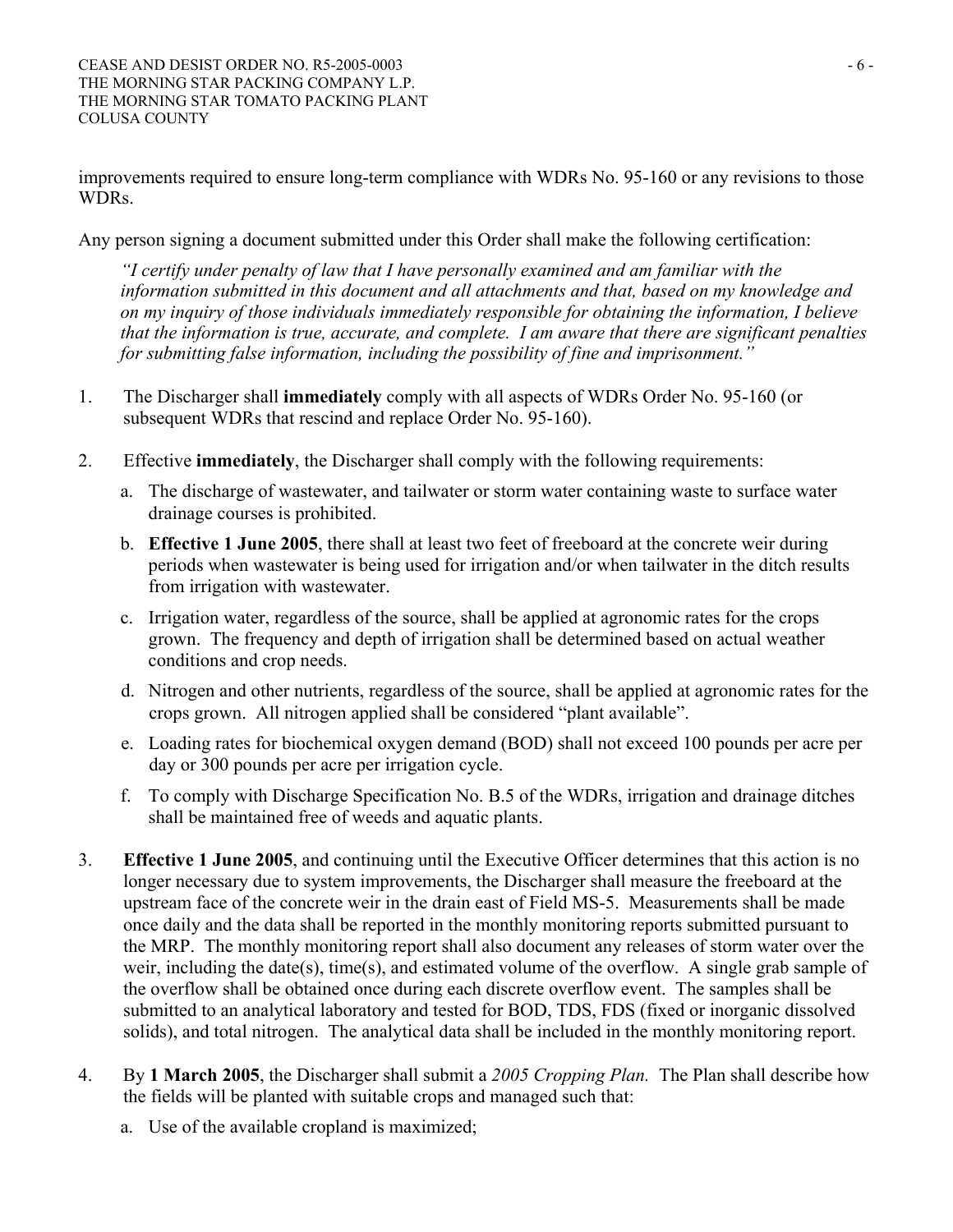- b. The crops are established prior to the beginning of the discharge season; and
- c. The crops are actively growing throughout the discharge season.

Loadings for the following shall be calculated for both the packing season and on an annual basis, and the report shall include all supporting calculations.

- a. Hydraulic loading (gpd, inches/month), including evapotranspiration rates, wastewater flows, freshwater flows, and tailwater return;
- b. Maximum and average  $BOD_5$  loadings (lbs/acre/day) using actual acreage and wastewater volumes applied on each day of discharge; and
- c. Nitrogen loading (lbs/acre/year) using actual acreage and wastewater volumes applied on each day of discharge, assuming no denitrification and including the use of any commercial fertilizers.
- d. Total dissolved solids (TDS) loading (lbs/acre/year) using actual acreage and wastewater volumes applied on each day of discharge.
- 5. By **1 April 2005**, the Discharger shall submit a *Dissolved Oxygen Compliance Report*. The report shall contain (a) a feasibility study of methods to ensure that the waste in the settling pond continually meets the conditions of Discharge Specification No. B.3, and (b) the preferred alternative for achieving compliance. If the preferred alternative is the addition of fresh water, then the report shall clearly show the anticipated volume of freshwater to be added to the pond, whether the Discharger has the ability to properly manage and dispose of the increased wastewater flow, and the management changes from previous years that will result in a dissolved oxygen of 1.0 mg/l at all times. The preferred alternative shall be implemented prior to the 2005 packing season.
- 6. By **1 May 2005,** the Discharger shall submit a workplan for a *Salinity Reduction Study*, which includes the following minimum elements:
	- a. A discussion of all chemicals used at the facility; food processing additives; cleaning and sanitation procedures; and waste disposal practices for any boiler blowdown, ion exchange reject, or reverse osmosis reject;
	- b. Chemical characterization and estimated generation rate for each identified waste stream;
	- c. Methods available to reduce the concentration of total dissolved solids in each wastewater stream discharged to the settling pond and cooling pond (including, but not limited to treatment and segregation with offsite disposal);
	- d. Provide calculations estimating the mass of salinity removed by the crops.
- 7. By **1 May 2005,** the Discharger shall submit a *Flow Metering Systems Improvements Report*. For each of the following required flow monitoring points, the report shall completely describe the design, construction, and operation of flow metering systems that provide continuous, direct flow measurement and accurate calculation of daily total flows: combined flow from the settling pond and plant floor, flow from the cooling water pond, and the total flow (including fresh GCID water) applied to the cropland. Additionally, by **15 August 2005**, the Discharger shall submit a final report verifying that the metering systems are adequate and fully operational. The report shall also described how the metering systems will be used in conjunction with appropriate wastewater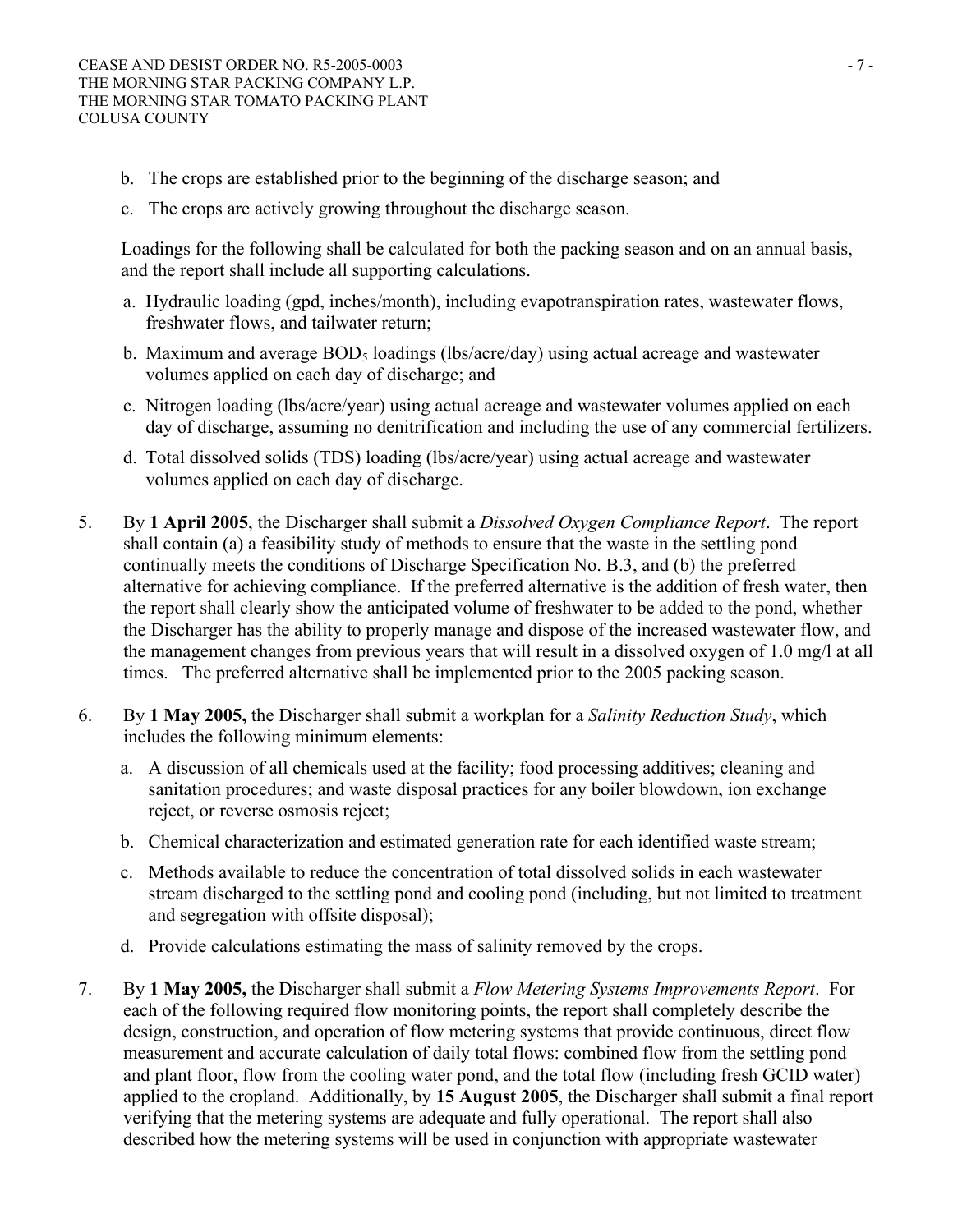sampling stations (whether existing or new) to ensure accurate calculation of waste constituent loadings.

- 8. By **1 May 2005**, the Discharger shall submit a *Field MS-11 Irrigation System Report.* The report shall document the management and/or physical changes that have been made to the manner in which wastewater is supplied to Field MS-11. The report shall document that the changes will prevent any residual wastewater or wastewater solids in the head ditch from being discharged offsite when the fresh water is supplied to the downstream farmer.
- 9. By **1 November 2005**, the Discharger shall submit the *Results of the Salinity Reduction Study*. The report shall contain a discussion of each element listed in No. 6, above.
- 10. By **30 December 2005**, the Discharger shall submit a *Background Groundwater Quality Study and Groundwater Impacts Assessment Report*. For each groundwater monitoring parameter/constituent identified in the MRP, the report shall present a summary of all historical monitoring data, calcaulation of the concentration in background monitoring wells, and comparison of background groundwater quality to that in wells used to monitor the ponds and land application areas. The report shall include at least the following:
	- a. A narrative discussion of the hydrogeology of the processing facility and land application areas, including subsurface stratigraphy, soil infiltration characteristics, depth to groundwater, groundwater gradient, and seasonal gradient variations over the previous three years. Include boring legs and geologic cross-sections illustrating the subsurface conditions.
	- b. Groundwater elevation contour maps for (at least) each of the preceding eight monitoring events.
	- c. Historical summary data tables for each well for all monitored constituents.
	- d. Concentration vs. time graphs for each constituent listed in the revised MRP. Each graph shall represent the results for a single constituent, and multiple wells may be plotted on a single graph.
	- e. Statistically based definition of the site-specific background concentration for each of the constituents listed in the revised MRP.
	- f. A narrative analysis of spatial and temporal trends for each of the constituents listed in the revised MRP with respect to established background concentrations.
	- g. A statistically based evaluation of monitoring data using an appropriate data analysis method as described in Title 27, Section 20415(e)(7-9) to determine whether groundwater quality has been degraded.
	- h. If any established background concentrations have been exceeded, a specific plan for source control and a corrective action program and time schedule to assure compliance with the WDRs.
- 11. By **30 December 2005,** the Discharger shall submit a *Report of Waste Discharge (RWD)* to allow staff to prepare updated Waste Discharge Requirements. The RWD shall include a detailed description of all improvements required to comply with this Order and prevent groundwater degradation, including those already implemented and those planned for future implementation.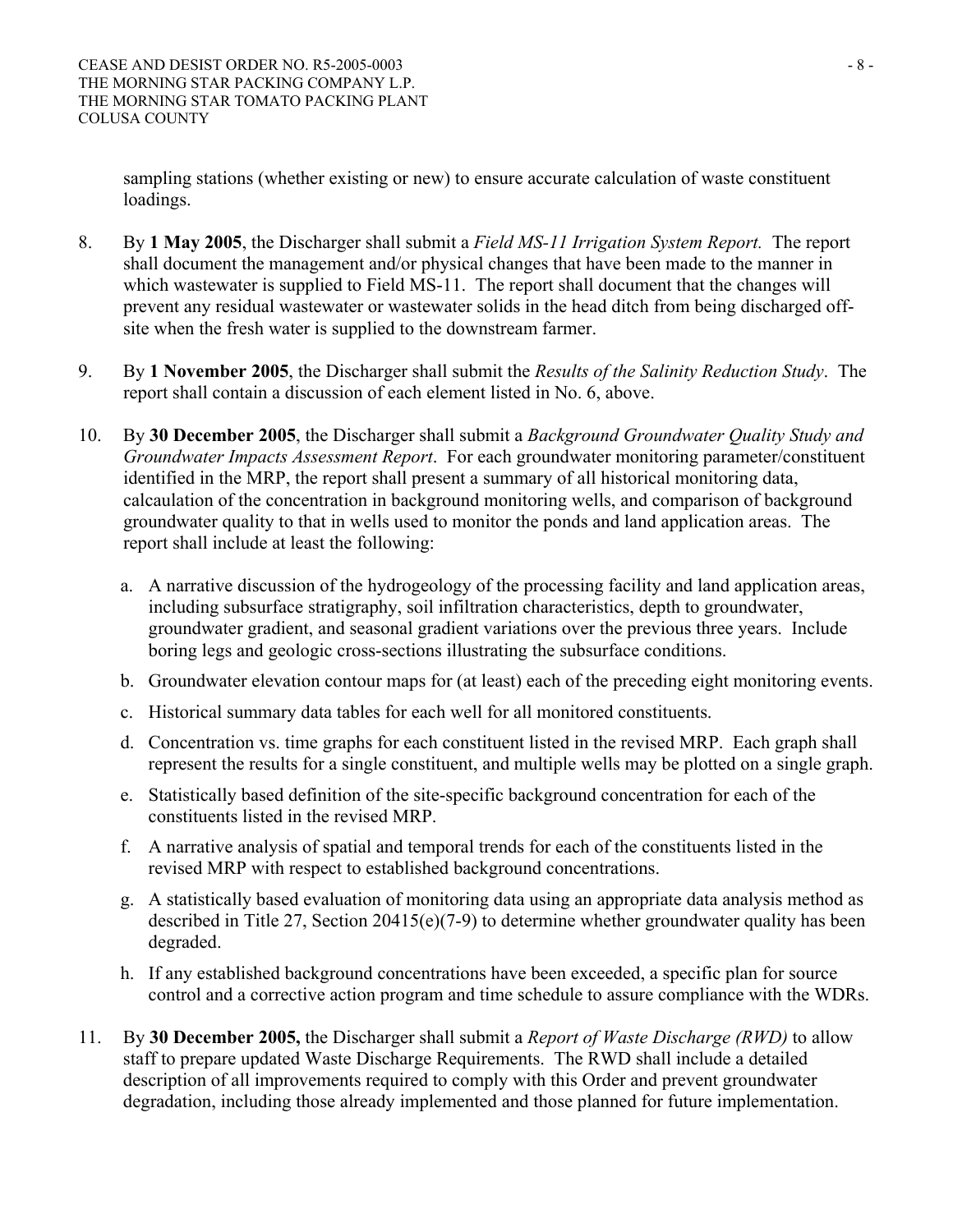Specifically, the RWD shall describe improvements (existing and proposed) to achieve the following objectives:

- a. Provide an irrigation system that is protected from accidental overflow and ensures even distribution of applied water to each field.
- b. Provide a tailwater management system that does not rely on any recycling or storage within drains that discharge to surface waters.
- c. Provide a wastewater and/or tailwater storage system adequate to ensure compliance with the WDRs and this Order. Specifically, during the processing season fields shall not be irrigated 24 hours prior to forecasted precipitation, during precipitation, 24 hours after precipitation, or when the surface soil is saturated.
- d. Provide treatment as necessary to ensure agronomic application rates for nutrients.
- e. Provide treatment and/or control to ensure that salts are applied at rates consistent with expected crop uptake and background groundwater quality.
- f. Provide treatment and/or control to prevent nuisance odors.

The implementation schedule for completion of all proposed improvements shall not exceed **270 days**. The RWD shall include a Form 200 (available on the Internet at http://www.swrcb.ca.gov/sbforms/form200.pdf) and a technical report responding to the attached Additional Questions (Attachment A of this Order). The technical report shall be prepared under the direct supervision of a California Registered Civil Engineer, and shall be signed and stamped by that professional.

12. **Beginning 1 May 2005**, and by the first day of the second month following each calendar quarter **(i.e., by 1 February, 1 May, 1 August, and 1 November each year)**, the Discharger shall submit a progress report describing the work completed to date regarding each of the reporting requirements described above.

In addition to the above, the Discharger shall comply with all applicable provisions of the California Water Code that are not specifically referred to in this Order. All technical reports required herein that involve planning, investigation, evaluation, or design, or other work requiring interpretation and proper application of engineering or geologic sciences, shall be prepared by or under the direction of persons registered to practice in California pursuant to California Business and Professions Code, sections 6735, 7835, and 7835.1. As required by these laws, completed technical reports must bear the signature(s) and seal(s) of the registered professional(s) in a manner such that all work can be clearly attributed to the professional responsible for the work.

If, in the opinion of the Executive Officer, the Discharger fails to comply with the provisions of this Order, the Executive Officer may refer this matter to the Attorney General for judicial enforcement or may issue a complaint for administrative civil liability.

Failure to comply with this Order may result in the assessment of an Administrative Civil Liability up to \$1,000 or up to \$10,000 per day of violation, depending on the violation, pursuant to the California Water